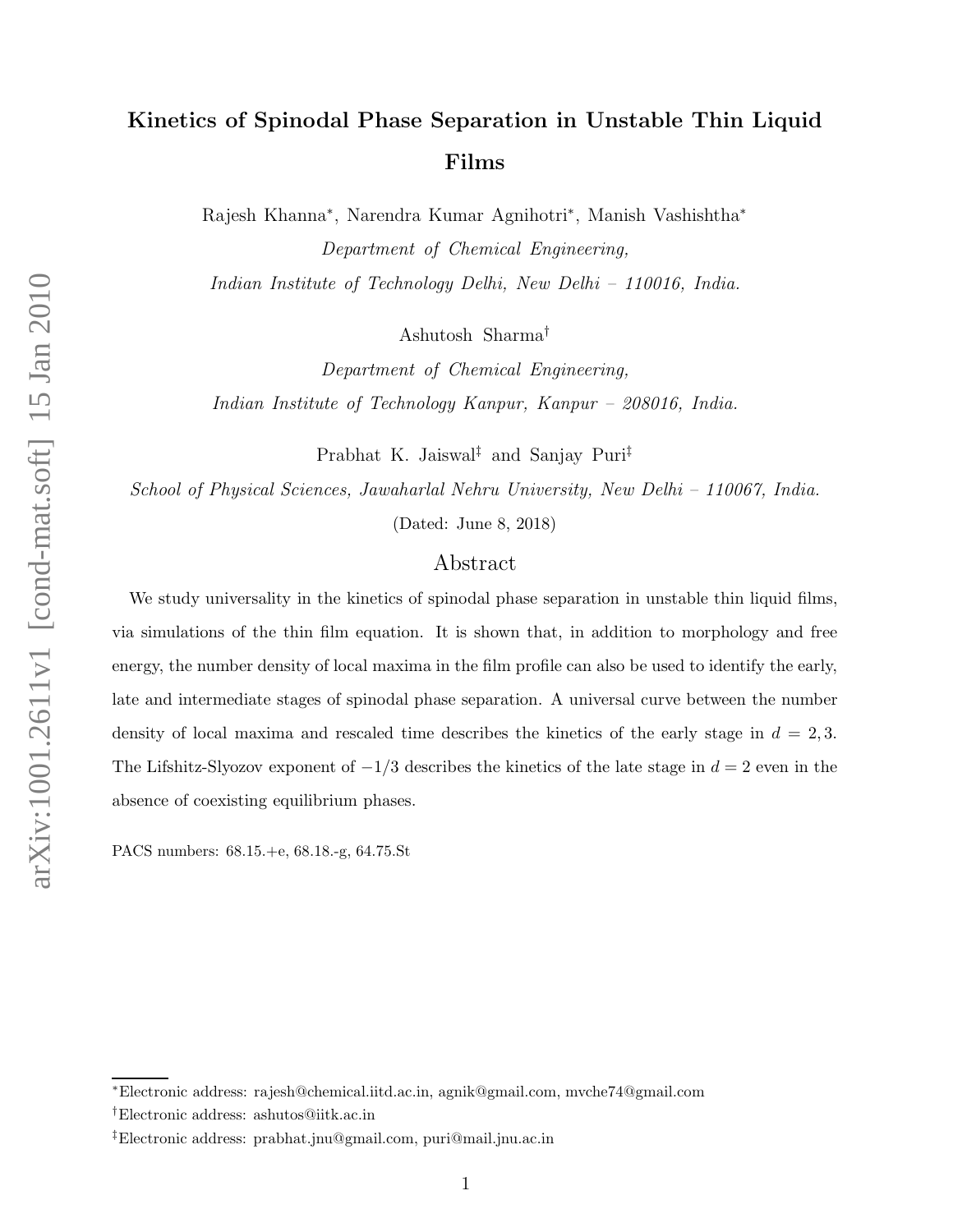The kinetics of spontaneous phase separation, usually referred to as *spinodal decomposi*tion, is of interest in far-from-equilibrium systems in diverse areas ranging from materials science and biological physics to cosmology and astrophysics [1]. Spinodal phase separation is characterized by a combination of early, intermediate and late stages. The early stage is marked by amplification/relaxation of initial fluctuations and dominance of the fastest amplifying mode which emerges as the spinodal wave. Further amplification and saturation of the spinodal wave leads to emergence of new phases and begins the late stage of phase separation. Domains of different phases grow as larger domains feed on smaller domains via diffusion or advection. The intermediate stage features a mix of formation of new domains as well as growth of existing domains. The dynamics of the late stage is well understood, and has been successfully explained by Lifshitz-Slyozov (LS) theory [2] and its variants. In contrast, the dynamics of the early and intermediate stages remains poorly understood. For example, it is not easy to study the time-dependence of the domain size as given by correlation functions or structure factors, in the absence of well-defined phases. Experimental access to these stages suffers from the added difficulty of detecting low-amplitude and multi-modal fluctuations. The present letter investigates the early and intermediate stages of spinodal phase separation in the technologically and scientifically important system of supported unstable thin liquid films [3]. Our study is simulations of a model thin film equation [4]. We discuss the unique universal features of these stages and present a useful marker to track their kinetics. The LS growth scenario for the thin film system is also validated for the late stage. Interestingly, many different growth laws have been reported for the late stage [5, 6]. The similarity between the thin film equation and the Cahn-Hilliard (CH) equation [7] indicates that these unique features are likely to be shared by other spinodally phase-separating systems.

As in all spinodal processes, random fluctuations in the free surface of initially flat, supported thin liquid films  $(< 100 \text{ nm})$  grow and evolve into two distinct phases (viz., a lowcurvature and thinner flat film phase and a thicker high-curvature droplet phase) whenever  $\Delta G$  shows a minimum and the spinodal parameter,  $\partial^2 \Delta G / \partial h^2|_{h=h_0} < 0$  (Fig. 1). Here,  $\Delta G$ is the excess intermolecular free energy (per unit area), h is the film thickness, and  $h_0$  is the average thickness [8, 9]. Notice that the double-tangent construction for  $\Delta G$  in Fig. 1 shows that the film phase-separates into phases with  $h = h_m$  and  $h = \infty$ . This should be contrasted with the usual phase-separation problems such as segregation of binary mixtures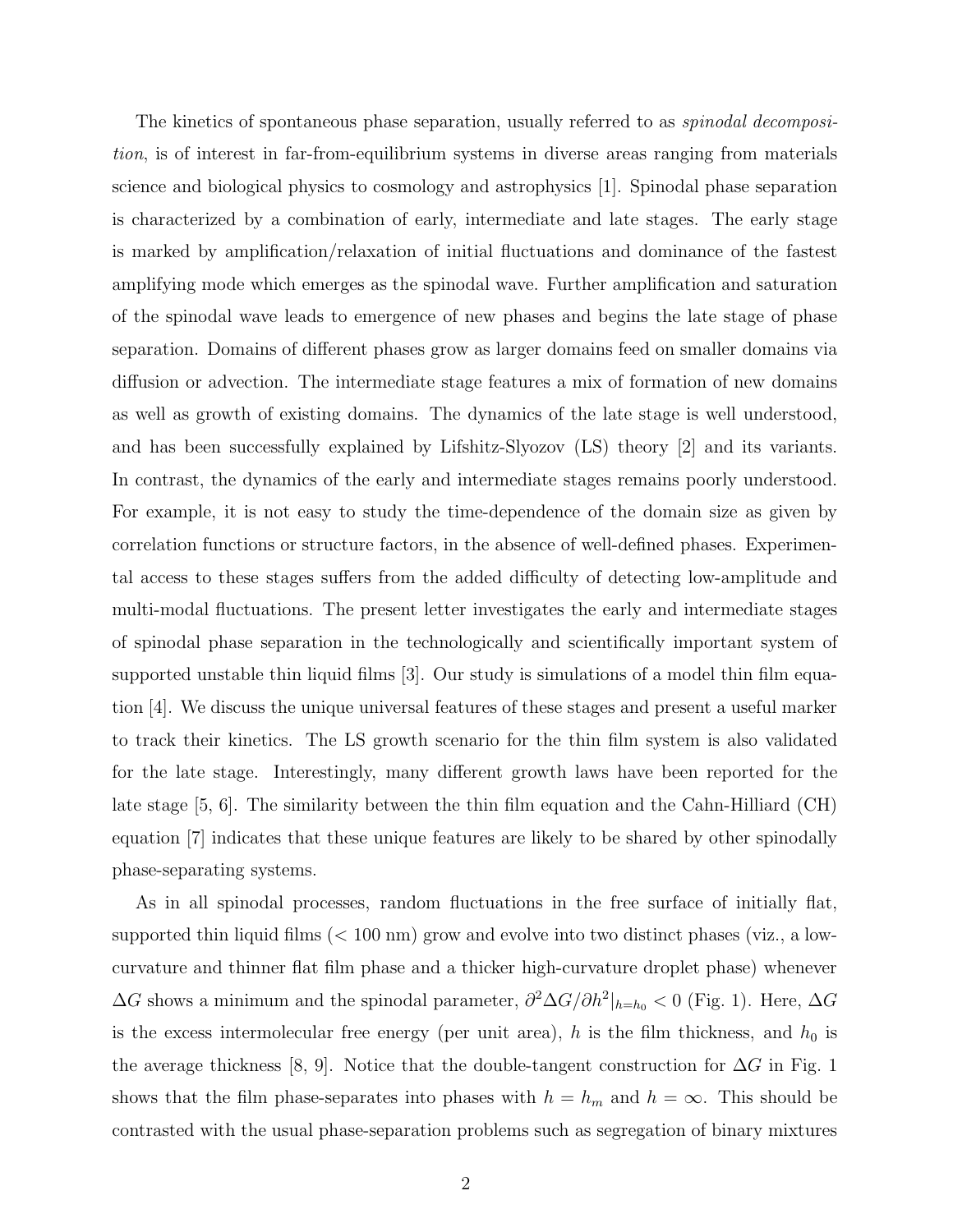which are described by a double-well potential, i.e., there are two possible values for the equilibrium composition [10]. Actually, the droplet phase remains bounded due to overall volume conservation and so does the maximum thickness. One way to address this is to treat the droplet phase as a *defect* with changing thickness rather than a *true equilibrium* phase.

We study the thin film equation which models the spatio-temporal evolution of the film's surface in supported thin liquid films. This is derived by considering a thickness-dependent excess intermolecular energy  $\Delta G(h)$ , and simplifying the equations of motion under the *lubrication approximation* [4]. The resulting equation can be written as a  $CH$  equation with a thickness-dependent effective mobility [7],  $M(h) = h^3/(3\mu)$  (corresponding to Stokes flow with no slip). The total free energy is  $F_s[h] = \int [\Delta G(h) + \gamma(\vec{\nabla}h)^2/2] d\vec{x} \equiv F_e + F_i$  where,  $F_e$ denotes the net excess free energy and  $F_i$  denotes the interfacial free energy. In the above expressions,  $\gamma$  and  $\mu$  refer to surface tension and viscosity of the liquid film, respectively. The corresponding CH equation is

$$
\frac{\partial h}{\partial t} = \nabla \cdot \left[ \frac{h^3}{3\mu} \nabla \left( \frac{\partial \Delta G}{\partial h} - \gamma \nabla^2 h \right) \right],\tag{1}
$$

where all gradients are taken in the plane of the substrate. Simulations were done for a variety of forms of  $\Delta G(h)$  to uncover universal features of the early stage, if they exist. Here, a long-range van der Waals attraction due to the substrate, and a comparatively short-range van der Waals repulsion provided by a nano-coating on the substrate [11], is chosen to illustrate the results. The corresponding  $\Delta G$  is shown in Fig. 1, and has the form  $\Delta G = -A_c/12\pi h^2 - A_s/12\pi (h+\delta)^2$ . Here,  $A_s$  and  $A_c$  (= RA<sub>s</sub>) are the effective Hamaker constants for the system, which consists of the fluid bounding the film from the top, film fluid and a solid substrate (s) or coating material (c). The thickness of the nano-coating is  $\delta$ . Mean film thicknesses falling in the spinodally unstable regime, given by  $\partial^2 \Delta G / \partial h^2 |_{h=h_0} < 0$ , are also shown in Fig. 1.

Equation (1) is solved in the following non-dimensional form to reduce parameters:

$$
\frac{\partial H}{\partial T} = \nabla \cdot \left[ H^3 \nabla \left( \frac{2\pi h_0^2}{|A_s|} \frac{\partial \Delta G}{\partial H} - \nabla^2 H \right) \right]. \tag{2}
$$

Here, H is the non-dimensional local film thickness scaled with the mean thickness  $h_0$ ; the coordinates along the substrate are scaled with the characteristic length-scale for the van der Waals case  $(2\pi\gamma/ |A_s|)^{1/2} h_0^2$ ; and non-dimensional time T is scaled with  $(12\pi^2\mu\gamma h_0^5/A_s^2)$ .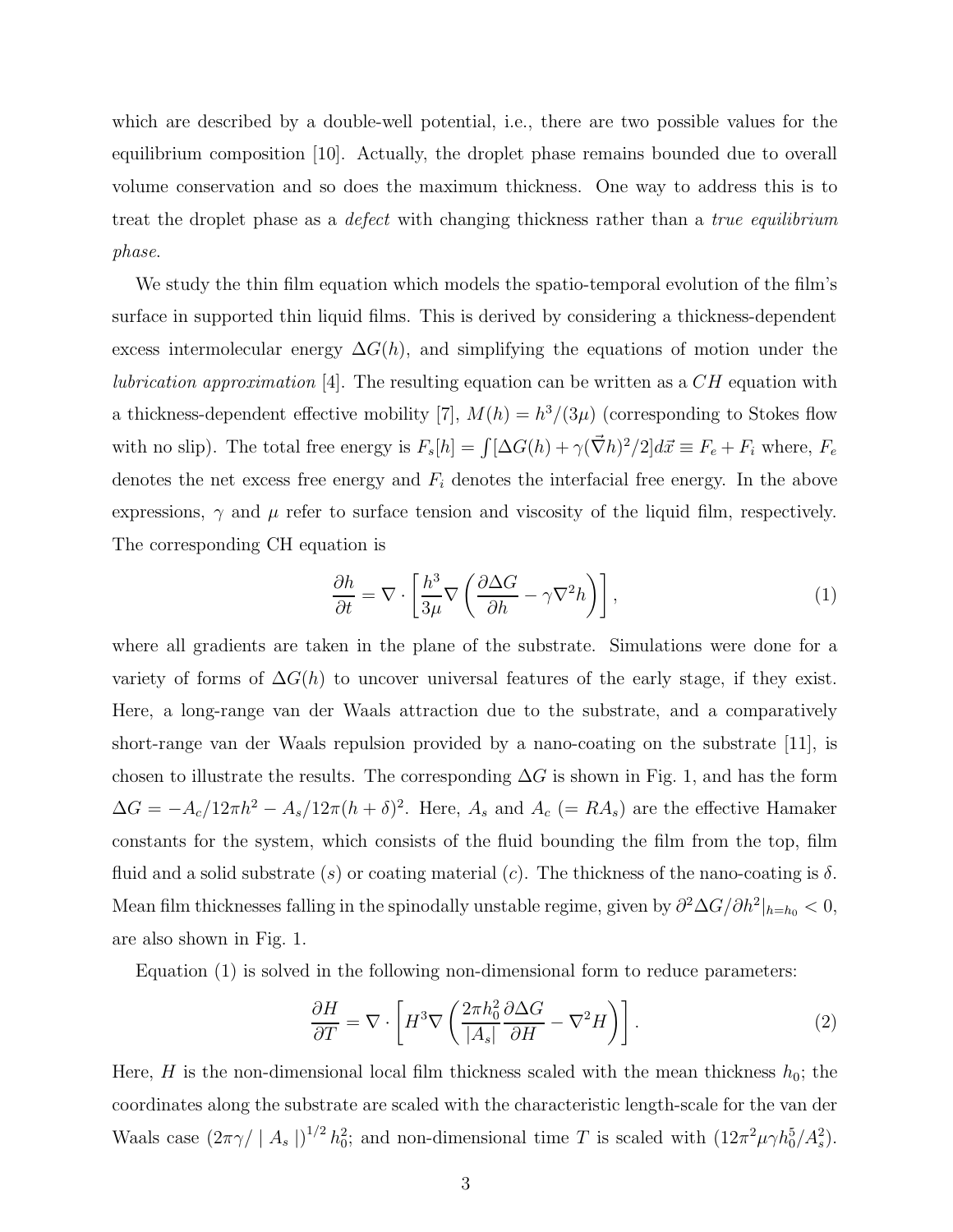The excess energy term is completely non-dimensionalized as

$$
\frac{2\pi h_0^2}{|A_s|} \frac{\partial \Delta G}{\partial H} = \frac{1}{3} \left[ \frac{1 - R}{(H + D)^3} + \frac{R}{H^3} \right],\tag{3}
$$

where  $D = \delta/h_0$  is the non-dimensional coating thickness. The linear stability analysis of Eq. (2) predicts a dominant spinodal wave of wavelength,  $L_M = 4\pi/\sqrt{-\frac{2\pi h_0^2}{|A_s|}}$  $\partial^2 \Delta G$  $\partial H^2$  $\Big|_{H=1}$ .

We numerically solve Eq. (2) in  $d = 2, 3$  starting with an initial small-amplitude ( $\simeq 0.01$ ) random perturbation about the mean film thickness  $H = 1$ . In  $d = 2$ , the system size is  $nL_M$ (n ranges from 16 to several thousands). Periodic boundary conditions are applied at the lateral ends. A 64-point grid per  $L_M$  was found to be sufficient when central differencing in space with half-node interpolation was combined with *Gear's algorithm* for time-marching, which is especially suitable for stiff equations. The parameters  $D$  and  $R$  were chosen so that the film is spinodally unstable at  $H = 1$ . An increase in D represents a corresponding decrease in the dimensional film thickness  $(h_0)$  for a fixed coating thickness  $(\delta)$ .

A morphology-based classification of phase separation is shown in Fig. 2. Curved-droplet defects and the flat-film phase can be clearly seen in the late stage (middle frame). They are absent in the early stage (top frame), where the film surface is characterized by a fluctuating wave of increasing wavelength, a result of relaxation of stable modes and growing dominance of the spinodal wave. The intermediate stage (bottom frame) shows a mix of developing and fully-developed defects. The effect of the spinodal wave can be clearly seen in the equi-spaced location and number of defects ( $\sim 10$  defects in  $10L_M$ ).

Figure 3 shows the decrease in number of hills or defects (local maxima in film profiles) with time. It shows three distinct stages: an early stage with exponent  $-1/4$ , a late LS stage with exponent  $-1/3$ , and an intermediate stage. These stages coincide with those found by tracking the morphology and validate the number of hills as a good marker of kinetics. The early stage ends when the number becomes comparable to that for the spinodal wave, shown as a horizontal line in Fig. 3. The late stage is characterized by the start of  $-1/3$  slope. The limits of the intermediate stage can then be defined accordingly. An excellent matching of length-scales in the late stages as found by Fourier analysis (solid circles in Fig. 3) provides further support to the choice of number of hills as a marker. As expected, Fourier analysis fails to provide any characteristic length-scale in the early stages. Experimental results for all stages can be consistently described by pooling early-stage data based on number of hills, and late-stage data based on Fourier analysis. Interestingly, linear theory (plotted as dash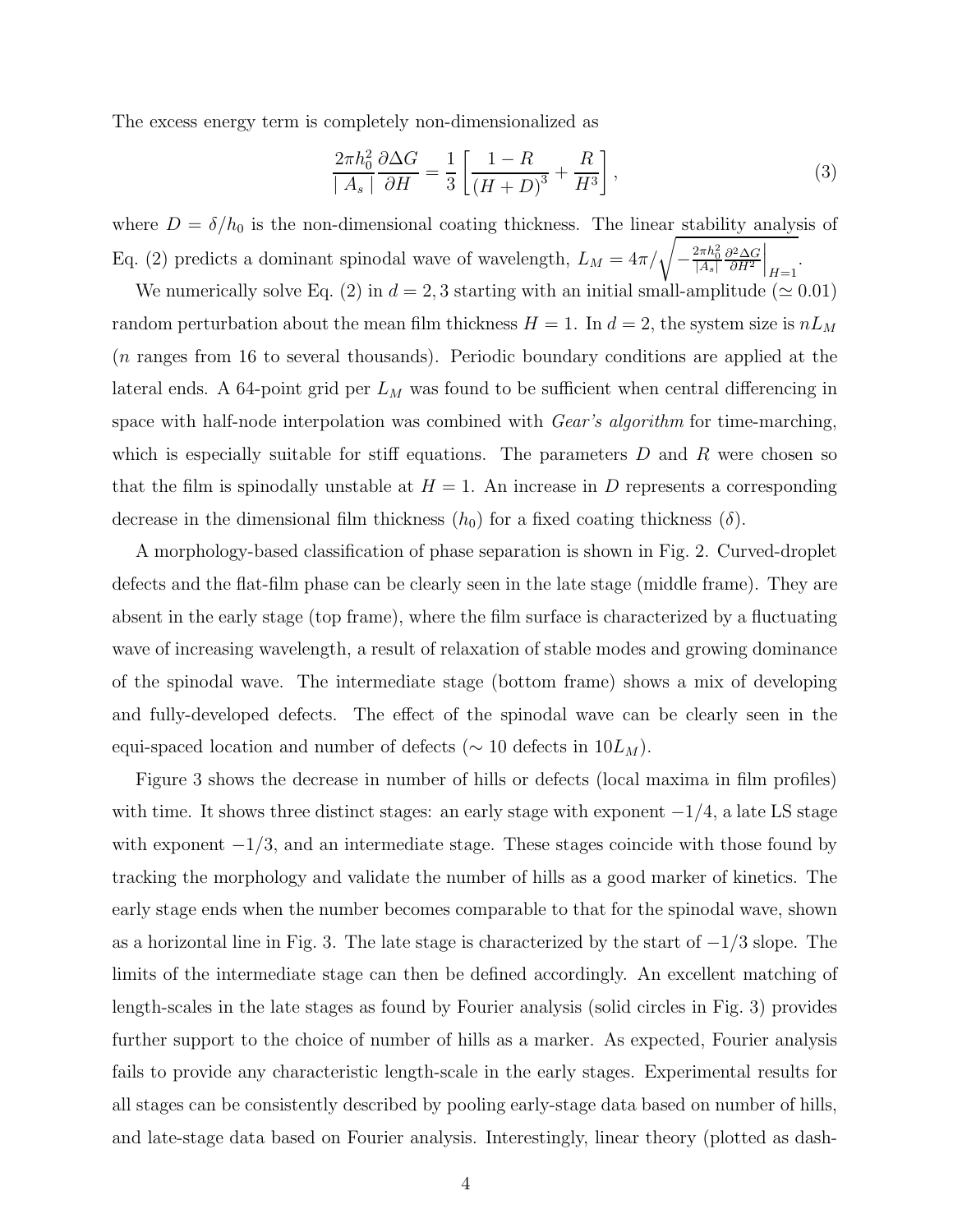dots in Fig. 3) only explains the beginning of the early stage. So, while the spinodal wave itself is given by linear theory, the kinetics leading to its emergence can only be described by nonlinear analysis.

These stages can be readily identified in the evolution of the free energy also (Fig. 4). In the early stage, there is not much change in  $F_s$ ,  $F_e$  and  $F_i$ . This stage ends with a sharp increase in  $F_i$  and a corresponding decrease in  $F_e$ . In the late stage, there is a smooth decrease in both  $F_i$  and  $F_e$ .  $F_i$  depends on the sum of squares of local slopes. The random perturbations at the start result in a high value of the interfacial energy. The smoothening of these leads to a decrease in local slopes and  $F_i$  (bottom frame of Fig. 4). The subsequent emergence of the high-curvature defects and their growth lead to increase in  $F_i$ . On the other hand,  $F_e$  depends on the local thickness and decreases with reduction of thickness for films in the spinodal regime. The initial increase in the minimum thickness (inset of Fig. 5), a result of reducing amplitude of stable components of the surface perturbation, leads to a slight increase in  $F_e$ . As the minimum thickness passes through a maximum and starts decreasing (inset of Fig. 5),  $F_e$  also starts decreasing (bottom frame of Fig. 4). The total free energy decreases all the time, showing the spontaneous nature of the phase separation. Again, an analysis of the film profiles shows that the classification based on free energy is consistent with the analysis based on the number of hills as well as morphology. We remark that  $F_i$  is the best marker for defining the intermediate stage. The number of hills do not provide such a clear indication of the start and end of the intermediate stage. A morphological analysis can demarcate the intermediate stage well but only if it is exhaustive and covers the complete profile.

We have also obtained results for the early stage for several other parameter values (R and D), system sizes  $(nL_M)$  and other force fields, including an uncoated substrate  $(D = 0)$ and a combination of van der Waals and polar interactions [11]. These also show the same feature of steady decrease in number of hills (with exponent  $\sim -1/4$ , similar to Fig. 3), with results separated only in time scales (results not shown). The effect of system size is easily removed by plotting the number density of hills (number of hills per  $L_M$ ) vs. T rather than number of hills. One finds that the kinetics is independent of the system size (results not shown). This independence is especially useful for experimentalists who need not worry about the lateral size of the sample.

A master curve to describe all these results will strongly indicate a universal early-stage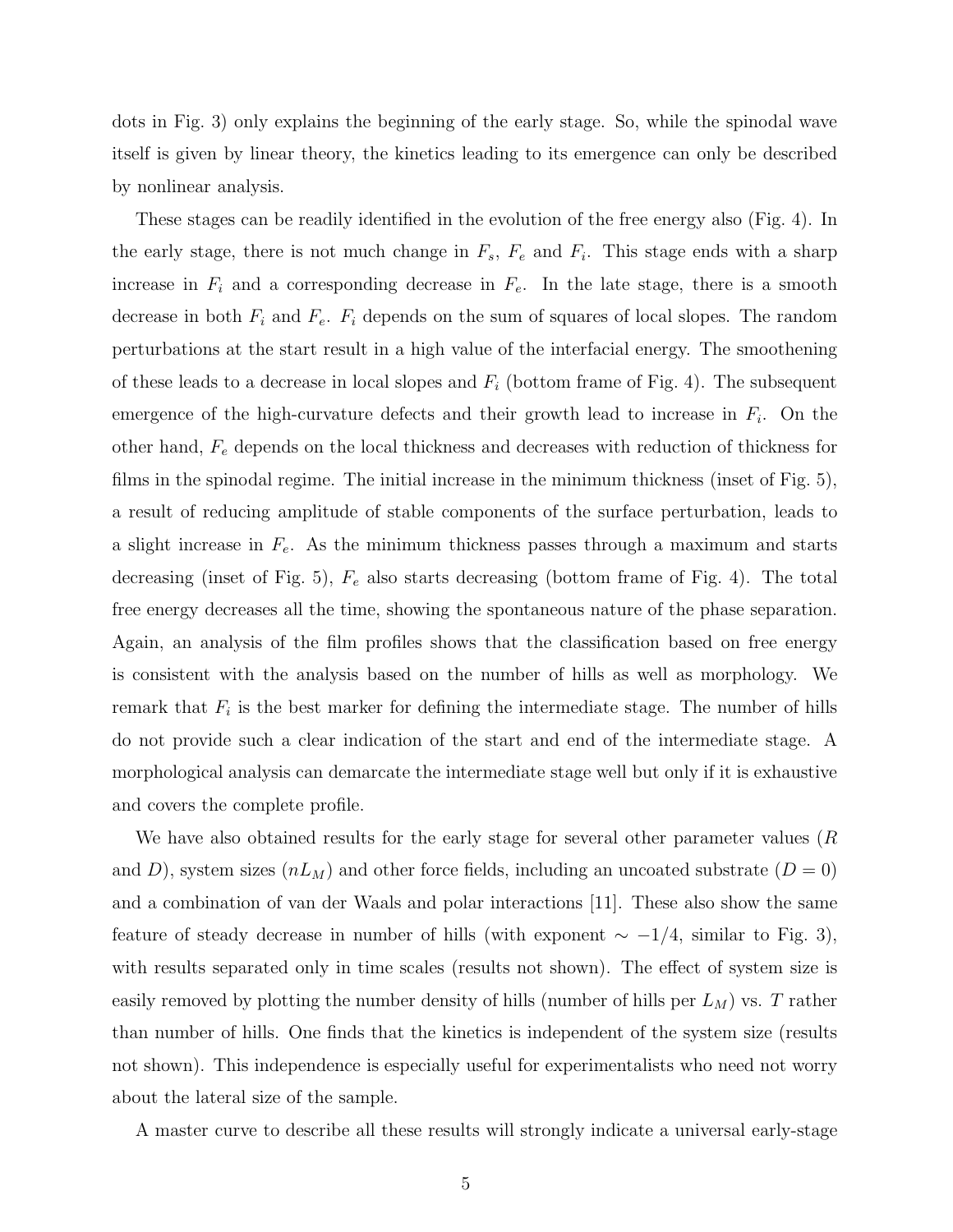kinetics. How does one rescale the results to arrive at the master curve? It is known that initial fluctuations greatly influence the kinetics for film thicknesses at the edge of the spinodal regime or in the *defect sensitive spinodal region* (DSSR), as opposed to thicknesses in the deep inside spinodal region (DISR). [12]. A new evolution coordinate found by dividing T by a time,  $T_i$ , at which different films are at a given morphological event during their evolution, will account for the different initial fluctuations. There can be many such choices of events, with the emergence of the flat-film phase being the most obvious one. However, the increasing dominance of the repulsive force field slows down the dynamics near this event, leading to uncertainty in estimating the corresponding times. Another event, which provides a much sharper estimate, is found by tracking the minimum thickness of the evolving film:  $T_i$  can be chosen as the time at which it reaches its largest value (see inset of Fig. 5). Indeed all results, when plotted using this evolution coordinate, collapse on a master curve as shown in Fig. 5. This shows that the early stages of phase separation in thin liquid films, as marked by the number density of hills, can be represented by a universal curve with exponent  $-1/4$ . Further confirmation of this universality is provided by results for the  $d = 3$  version of Eq. (2). They also show the same universality but with an exponent closer to  $-1/3$ . This is consistent with results from the phase separation of mixtures [1]. The early formation and coalescence of domains is known to have a dependence on dimensionality.

In summary, we conclude that the number density of local maxima (defects) and not the usual measures like structure factors and correlation functions can be used to identify the early, late and intermediate stages of spinodal phase separation in thin films. The kinetics of the early stages for a wide range of potentials and parameters can be described by a universal curve between the number density of defects and a rescaled time in  $d = 2, 3$ . This process has strong similarities with the usual phase-separation processes except for the absence of coexisting phases. Still, LS exponent of  $-1/3$  governs the late stages of domain growth. Our results in this letter will facilitate the understanding of many experimental results for phase separation in thin films. We also hope that our predictions of universality in early-stage dynamics will be put to experimental test.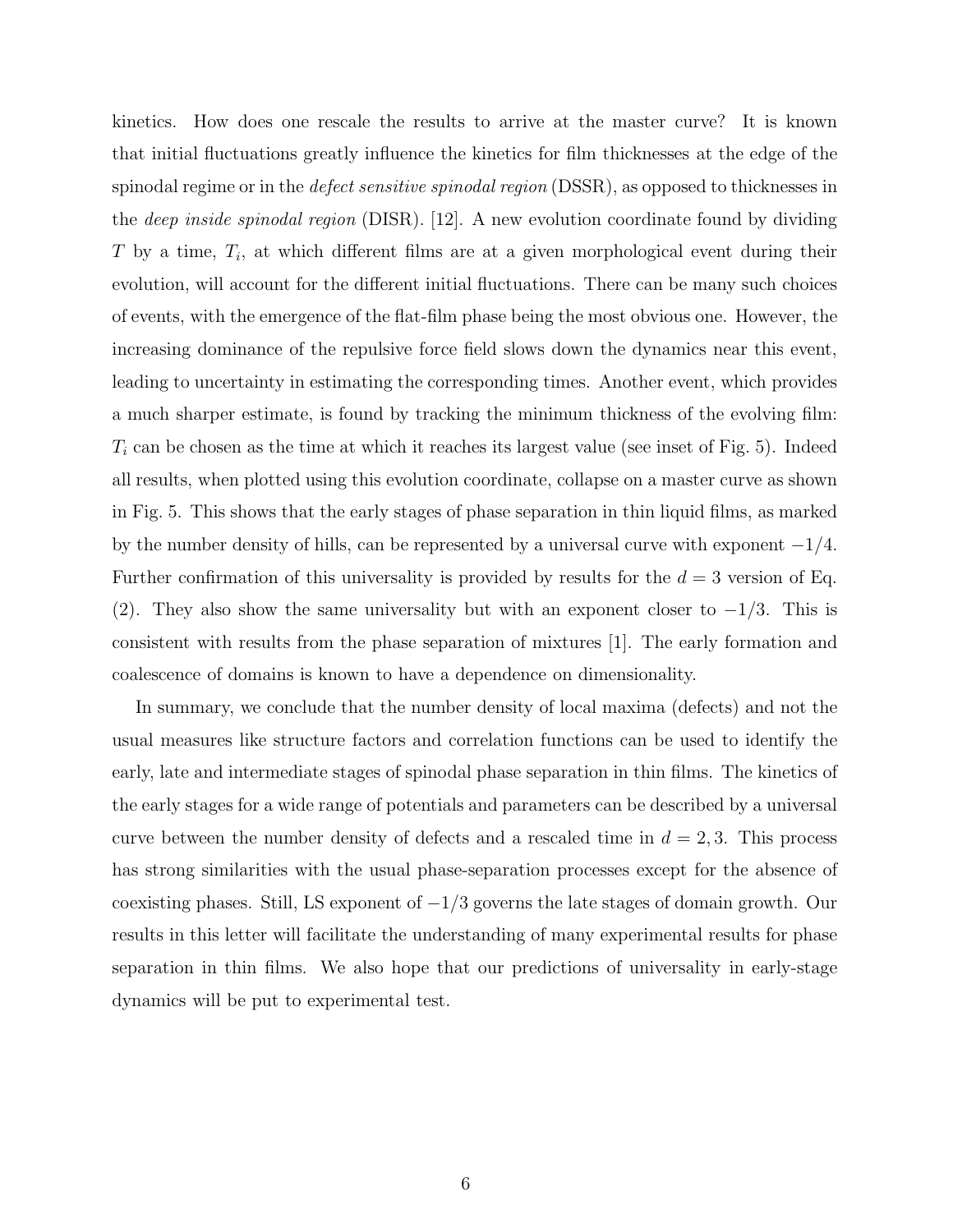R. K. acknowledges the support of Department of Science and Technology, India.

- [1] S. Puri and V.K. Wadhawan (eds.), Kinetics of Phase Transitions, CRC Press, Boca Raton, Florida (2009).
- [2] I.M. Lifshitz and V.V. Slyozov, J. Phys. Chem. Solids 19, 35, (1961).
- [3] R.V. Craster and O.K. Matar, Rev. of Modern Phys. 81, 1131, (2009).
- [4] E. Ruckenstein and R. K. Jain, J. Chem. Soc. Faraday Trans. 70, 132, (1974).
- [5] R. Limary and P.F. Green, Langmuir 19, 2419, (2003).
- [6] K.B. Glasner and T.P. Witelski, Physica D 209, 80, (2005).
- [7] V. S. Mitlin, J. Colloid Interface Sci. 156, 491, (1993).
- [8] A. Sharma and A. T. Jameel, J. Colloid Interface Sci. 161, 190, (1993).
- [9] A. Sharma and R. Khanna, Phys. Rev. Letter 81, 3463, (1998).
- [10] A.J. Bray, Adv. Phys. 43, 357, (1994).
- [11] R. Khanna , A. T. Jameel and A. Sharma, Ind. Eng. Chem. Res. 35 , 3081, (1993).
- [12] R. Verma and A. Sharma, Ind. Eng. Chem. Res. 46, 3108, (2007).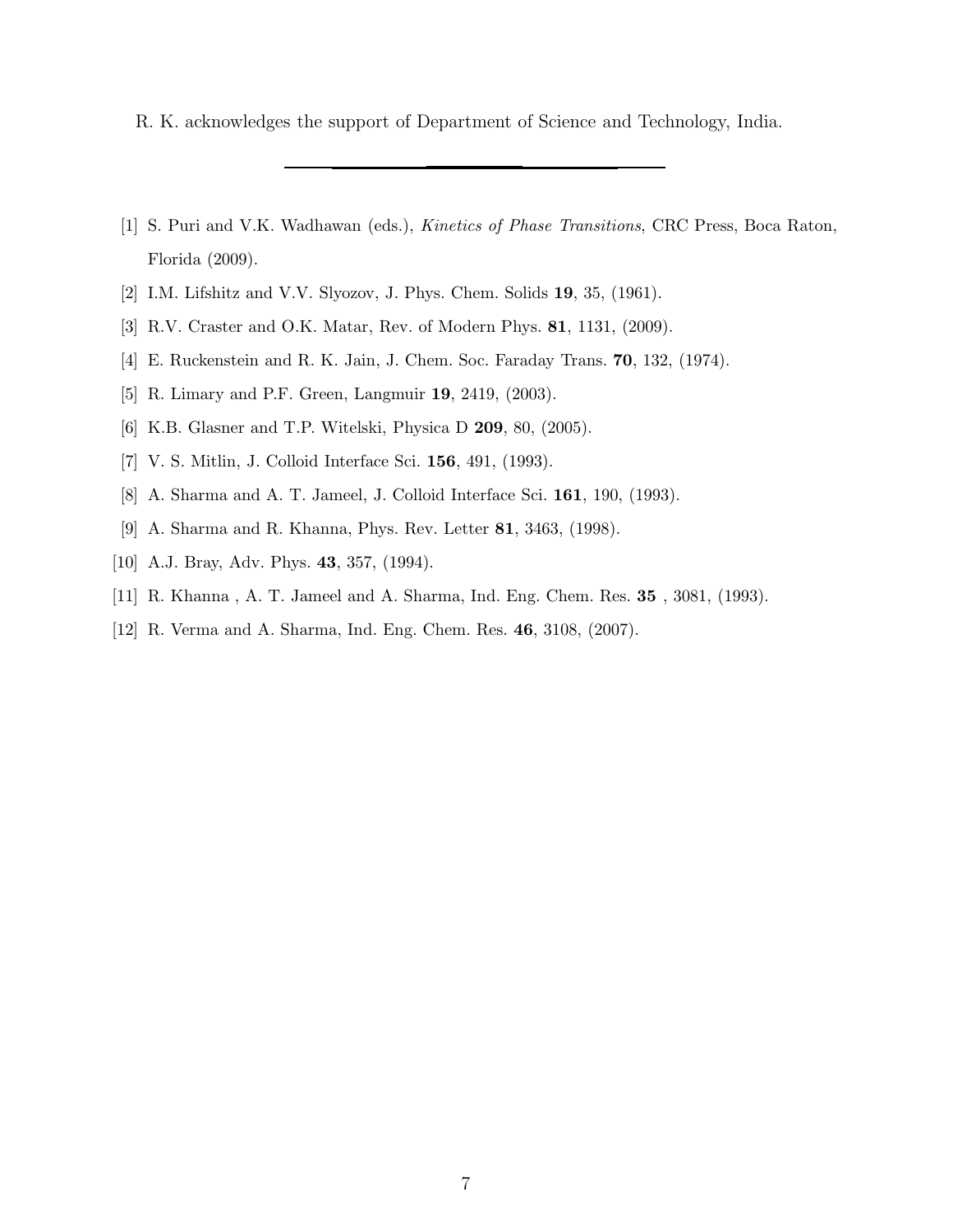

FIG. 1: Variation of the free energy (per unit area) of a film  $(\Delta G)$  and force per unit volume  $(\partial^2 \Delta G / \partial h^2)$  with film thickness. The parameter values are  $R = -0.1$  and  $\delta = 5nm$ . Spinodal phase separation occurs for  $h_0 > 6.25$  nm, where  $\partial^2 \Delta G / \partial h^2 < 0$ .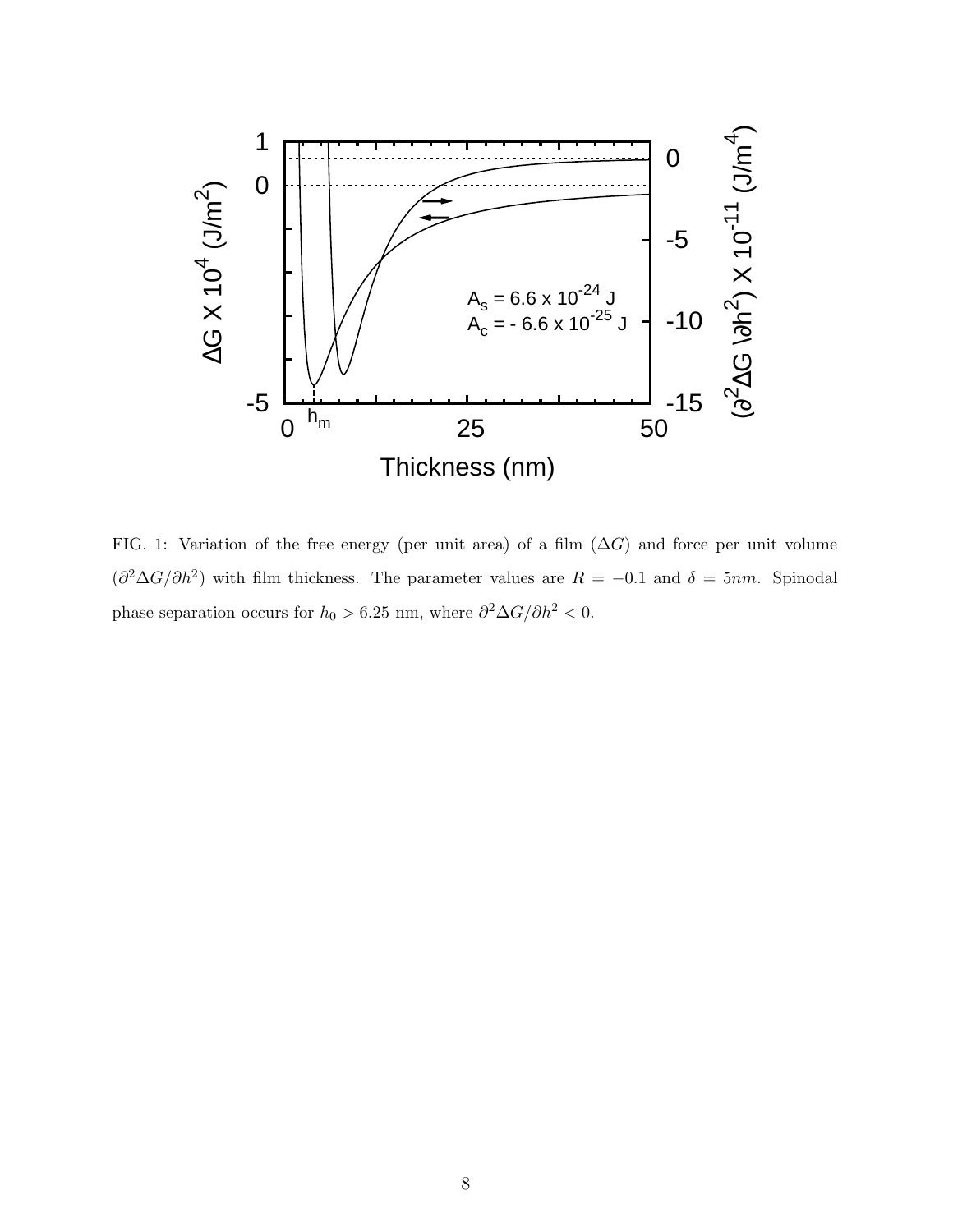

FIG. 2: Early, late and intermediate stages of phase separation in a supported thin film. The dotted, solid and dashed lines refer to non-dimensional times 0.6, 15 and 760 (top), 23000, 200000 and 700000 (middle), 2310, 2550 and 2725 (bottom). The parameters are  $R = -0.1$  and  $D = 0.5$ .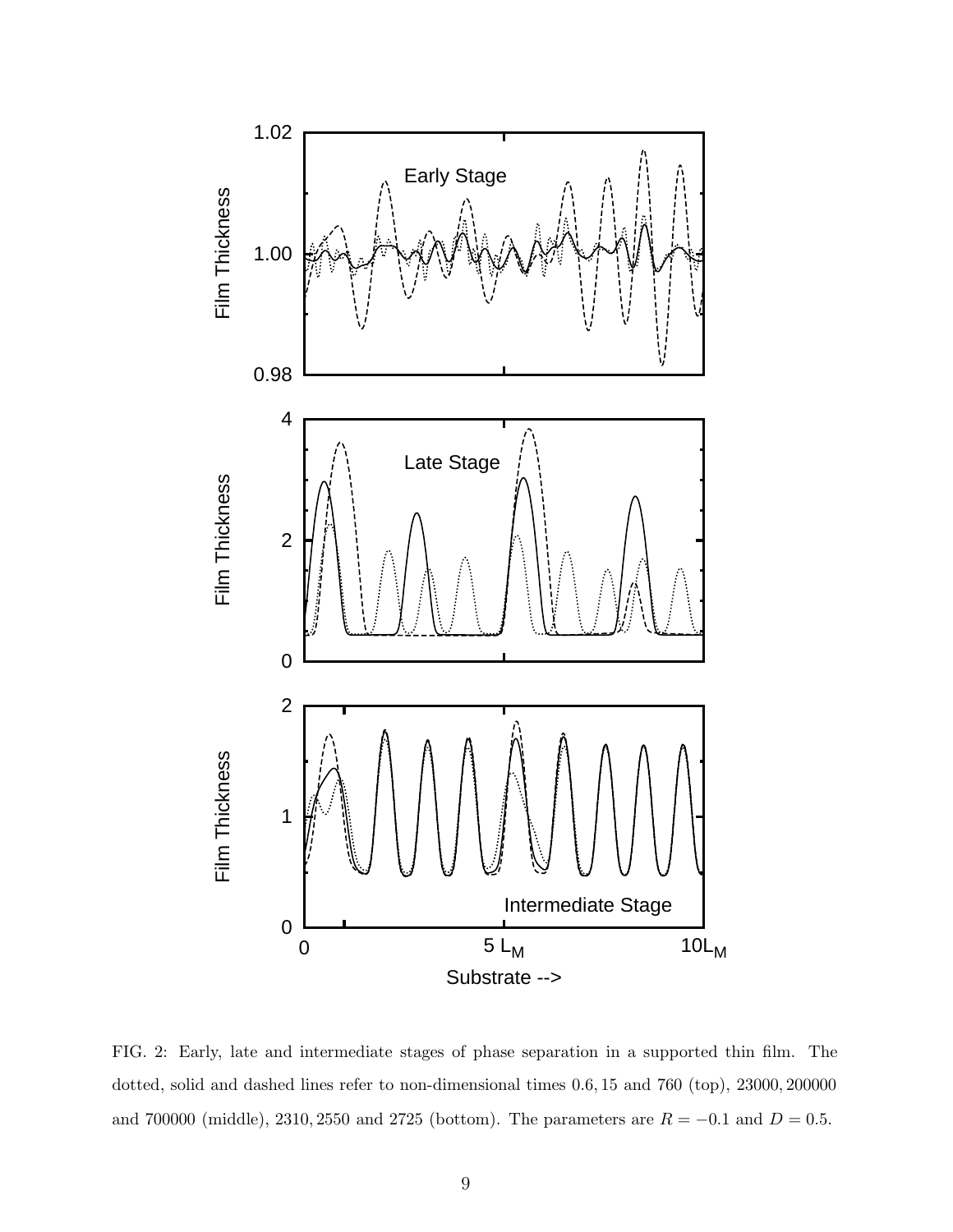

FIG. 3: Variation of the number of hills (defects) with non-dimensional time for a system size of 2048  $L_M$ . The filled dots show the corresponding results from Fourier analysis. The dash-dot line represents the corresponding linear results. Dotted lines with slopes of −1/4 and −1/3 show growth exponents for the early and the late stages, respectively. The parameters are  $R = -0.1$ and  $D = 0.5$ .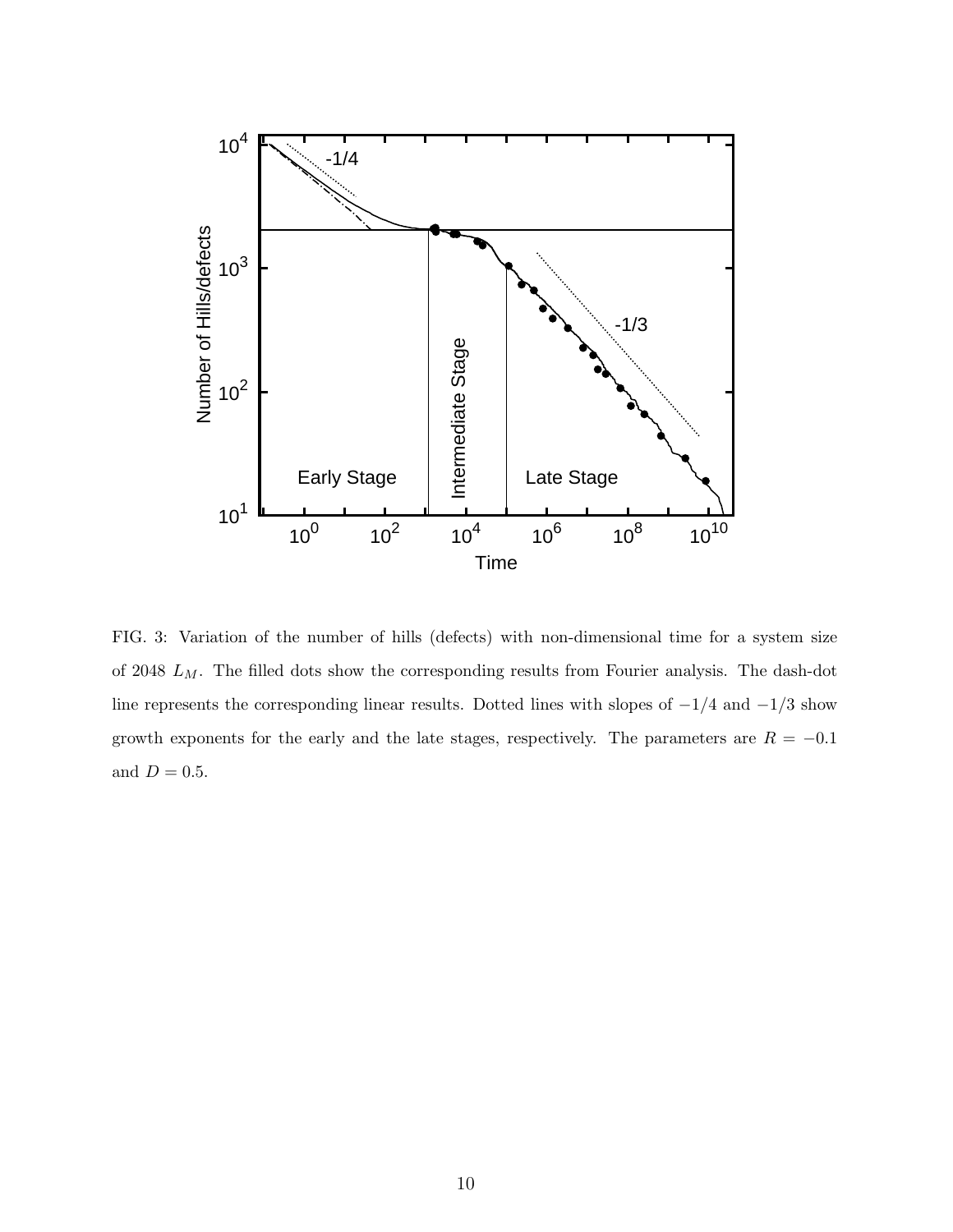

FIG. 4: Variation of the interfacial free energy  $(F_i)$ , excess free energy  $(F_e)$  and total free energy  $(F_s)$  with non-dimensional time. The bottom frame shows the magnified view in the early stage. The parameters are  $R = -0.1$  and  $D = 0.5$ .